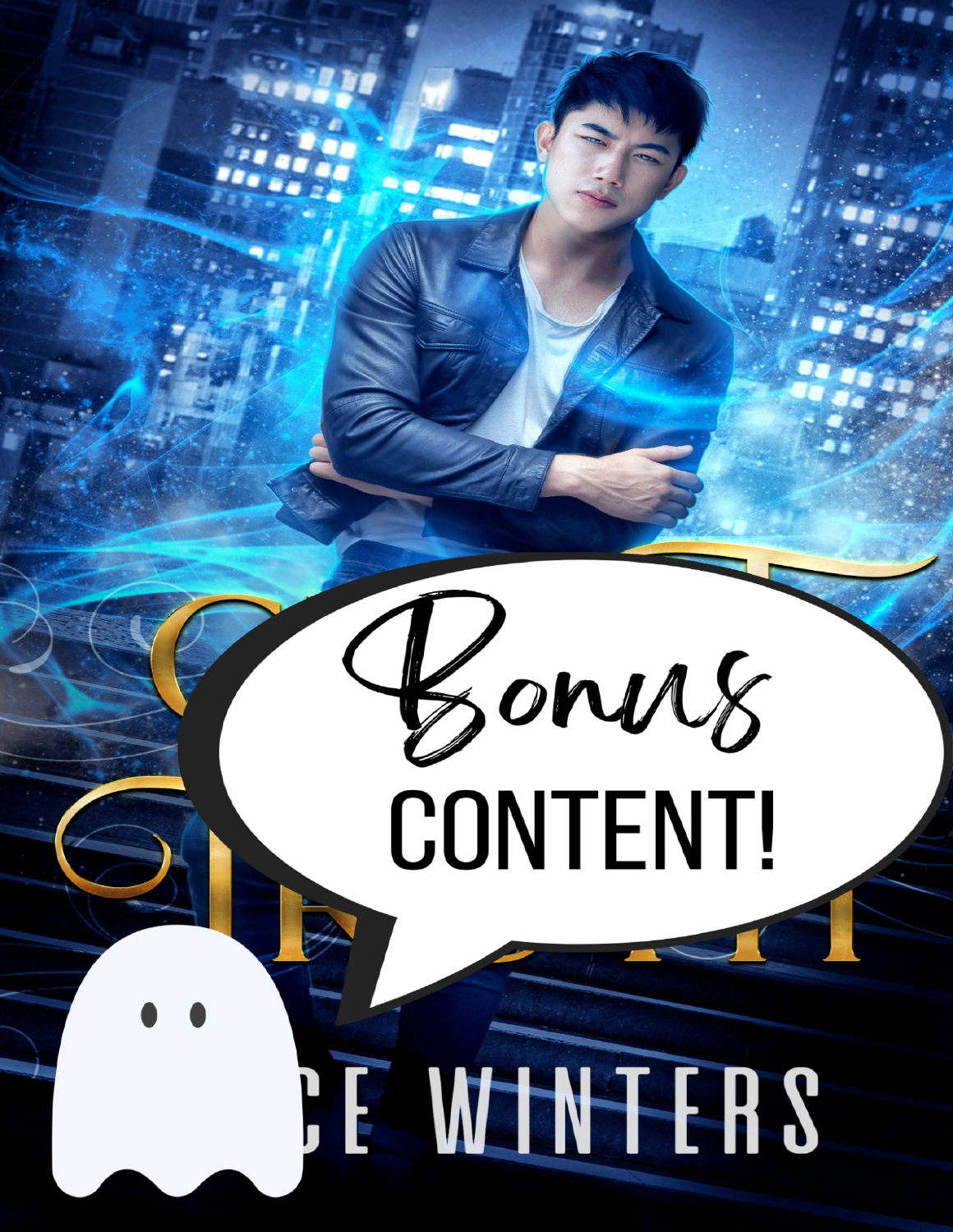Bonus short for Ghost of Truth- This short story is best to be read after the events of Ghost of Truth (Medium Troubles 2). It's also from Reggie's POV. I hope you enjoy! Alice Winters

"Gentle" Proof: Courtney Basset

## **Reggie**

 $\mathcal{L}_{\mathcal{L}}$ 

"*Helloooo, is it* me *you're looking for*?" I sing.

"Fuck no," Keaton says as he quickly walks on by.

"*I can see it in your eyes, I can see it in your smile!*"

"That's funny because I'm sure as fuck not smiling," Keaton says, arms folded over his chest.

"Yeah, well maybe if I flipped you on your ass, you'd be upside down and I could pretend it's a smile. God, you're so hot it annoys me," I growl.

"You're so annoying it annoys me."

"You like it."

He scoffs and hurries over to hide behind Hiro like he can hide his massively muscled body behind Hiro the Twig.

I rush over to the other side of Hiro so he's between us, then stare up at Keaton while Hiro talks to a group of people including Maddox's boss. It's something super boring about… I really don't know, I'm not paying attention.

"Hey, Keaton," I whisper so I don't distract Hiro.

"I'm busy," Keaton says.

"Busy looking hot."

"Thanks, but no thanks."

"Tell me your favorite thing about me," I say.

"When you're quiet."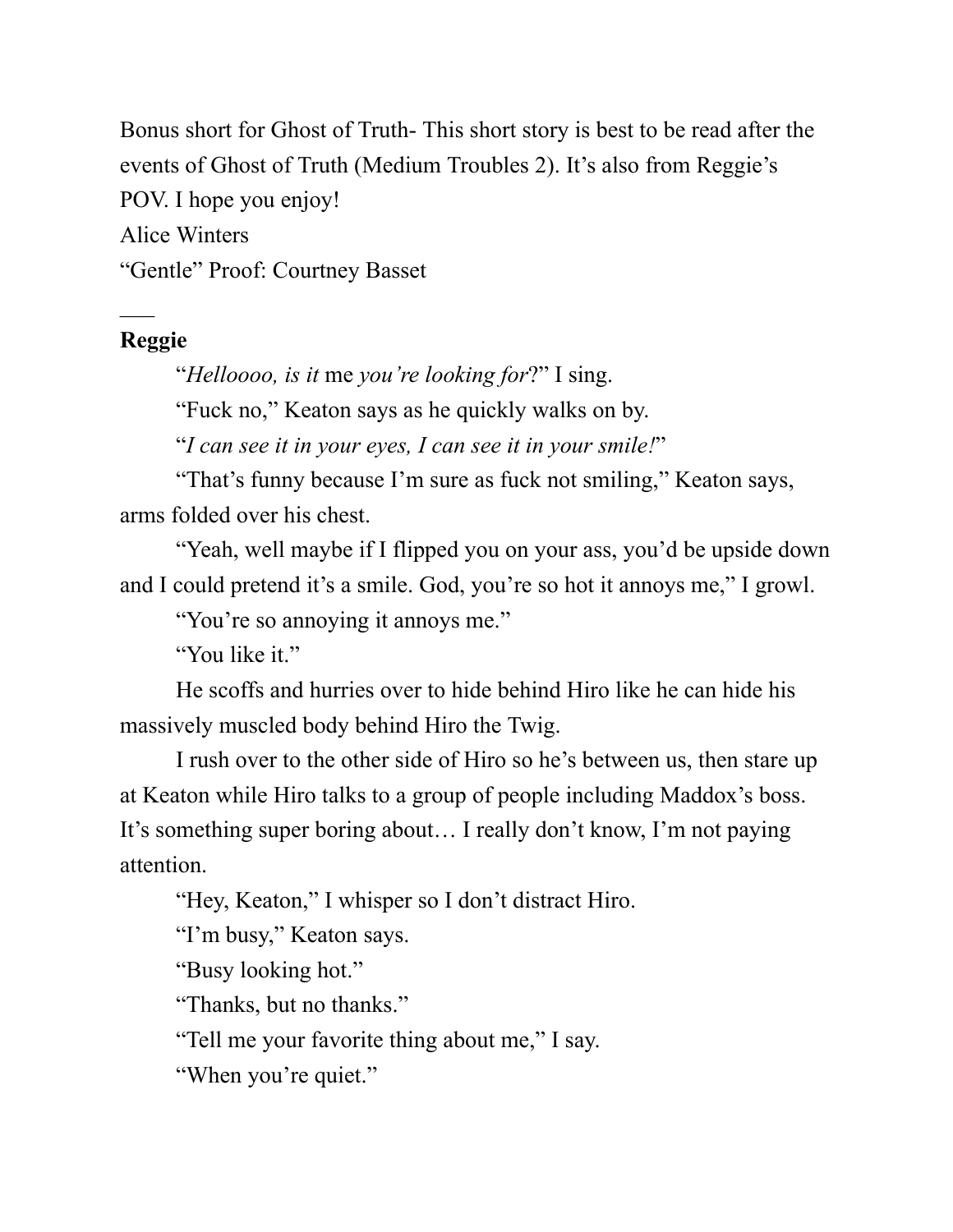"Ah, Hiro likes that too. Look at the way his face is twitching," I say as I poke at it.

Hiro smacks my hand away but doesn't miss a beat as he continues on with the meeting. I snatch Hiro's hand before he can set it down and run my tongue up one finger while looking Keaton in the eyes.

When I go to put Hiro's entire finger in my mouth, he slowly, ever so slowly, turns to look at me. There's death in his eyes. If I wasn't already dead, I'd fear for my life, but at the same time, it's kind of sexy but in a weird way. Like is he going to bring down upon me my second death or not?

Keaton lets out a snort like he's amused my death is imminent.

"Excuse me one minor tiny second," Hiro says to the others as he marches out the door.

"I'm not following him, he wants to yell at *you*," Keaton says.

"I don't want to follow him either, he wants to yell at *you*. You were the one who started it," I say.

"Because I was trying to get away from *you*."

My eyes betray me by looking over at the door with a glass pane in it. Hiro is staring through it, immediately catching my eyes. He wants me to follow. He wants me to go to him where he'll ruin all my fun like the fun ruiner he is.

"He's staring into my soul," I whisper.

"You should go to him," Keaton says.

Hiro points to me and then Keaton before doing a "come hither to your death" hand motion.

"He wants you," I say.

Keaton sighs again before walking over to Hiro, and if Keaton is willing to walk to his death, then I shall stay here and live my life.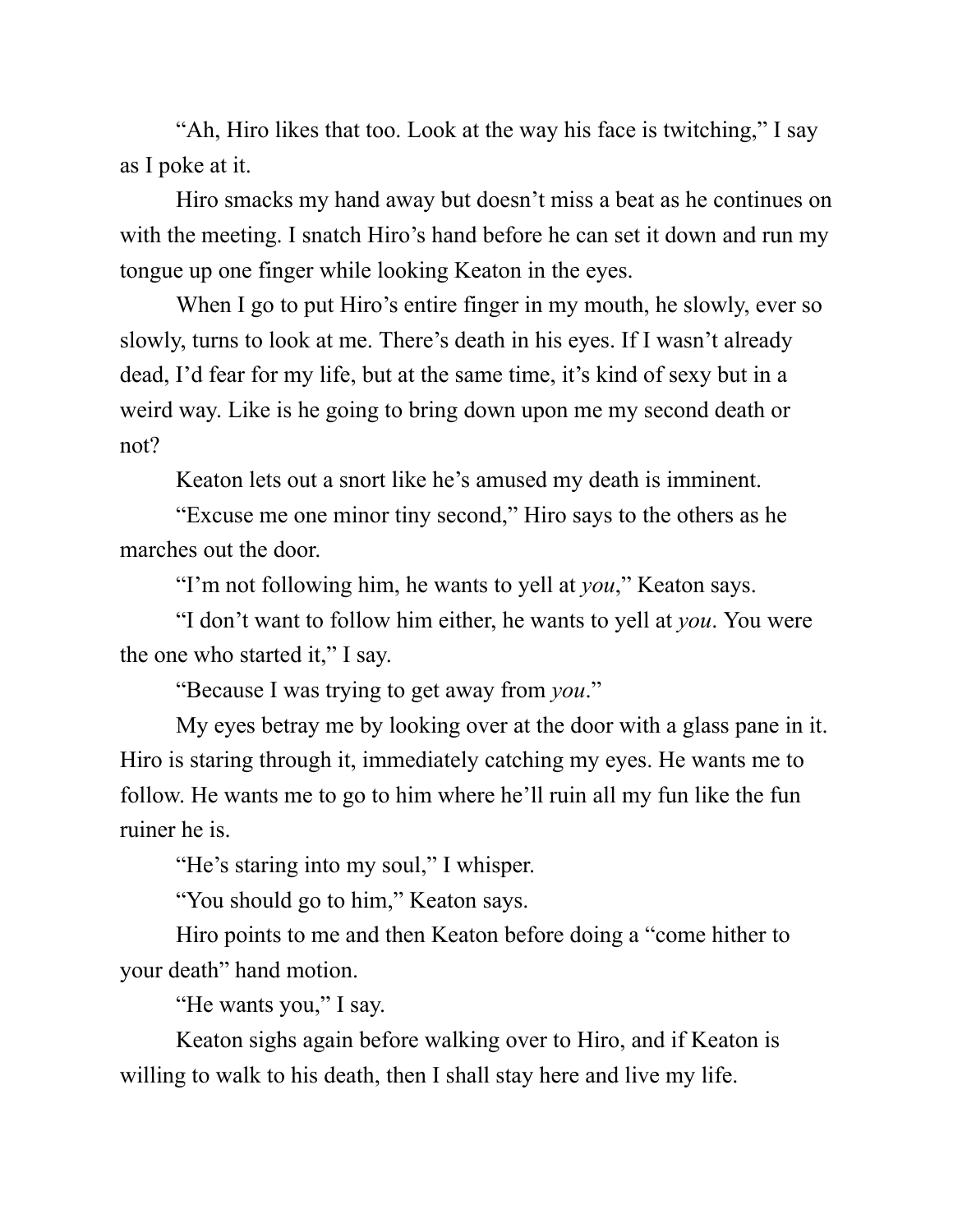As long as I don't ever look at him again. Hiro's jabbing at the spot before him now. Shit, I looked. Fuck, fuck, fuck.

I grudgingly pass through the wall and come to a stop beside Hiro with a huge smile on my face, hoping a burst of friendly Reggie time will be all Hiro needs to forget my minor blunder. "You look really nice today, Hiro," I say, but it doesn't even penetrate his anger bubble.

"What the absolute hell was that? You guys know I have a meeting, and instead, you're trying to squish me between you two like I'm some fucking chastity belt or some shit! No! This is really important to me, so you two are going to take your pestering asses and you're going to go into that room there and wait for my meeting to be over, and if you aren't both sitting *at* that very table when I return, I will refuse to talk to or acknowledge either of you for a *week*."

While I'm sure Keaton would love to say something along the lines of "Sounds good to me," he's probably in the same boat as I am. Without Hiro to pester and poke and annoy… life feels kind of empty. I at least know how to make friends, while I think Keaton really only has us.

So with one more jab of Hiro's finger, Keaton and I slink off into the room together.

"That was clearly an overreaction. We were merely just standing there," I say as I plop down in the seat.

"You *licked* his finger during his presentation," Keaton says.

"By *accident*."

"How do you accidentally lick someone's finger?"

"Do you want me to show you, big boy?" I ask as I hold my hand out to him. Keaton's clearly not planning on giving his hand up with ease as he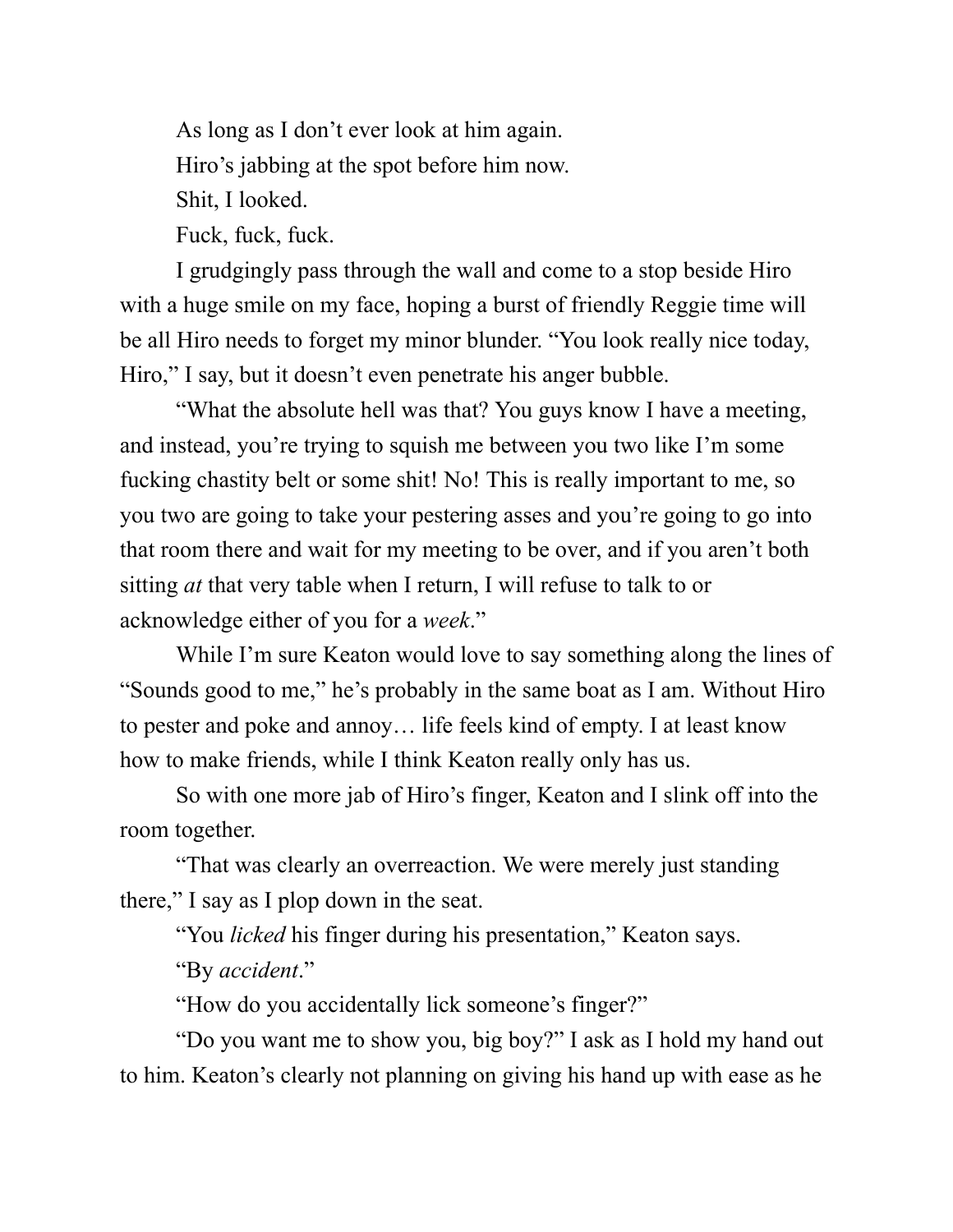stares at me with an expression that's partly "I can't believe I'm in this mess" and partly "I'm so hot and you know it."

Okay… maybe I made that last bit up.

"Let's just sit in silence and wait for Hiro to come back," Keaton says.

I grunt, not quite sure I love the idea of silent sitting, but I suppose I could give it a try. After one minute of a valiant effort later, I'm champing at the bit to do *something*.

"Strip poker," I declare.

"What?"

"We play strip poker."

"With?"

"Me."

"I would rather watch paint dry."

"On my body?" I inquire.

"On a rock."

"I kind of feel like you're being rather dramatic, if I'm being honest," I say. "What do you want to play?"

"Silence."

I try to scoot my chair toward him, but without Hiro around, it's impossible and annoying. Instead, I decide to just put my feet on his lap.

"What are you doing?" he asks as he tries pushing my feet off.

"I thought you wanted my feet. I was under the assumption that you liked feet," I say.

"Well, I don't. Especially not yours."

"So, Keaton, tell me your deepest and darkest and kinkiest secrets," I say as I refuse to move my feet. He's trying to use force now, but I'm not budging. In this state, it's not how strong your muscles are, it's how good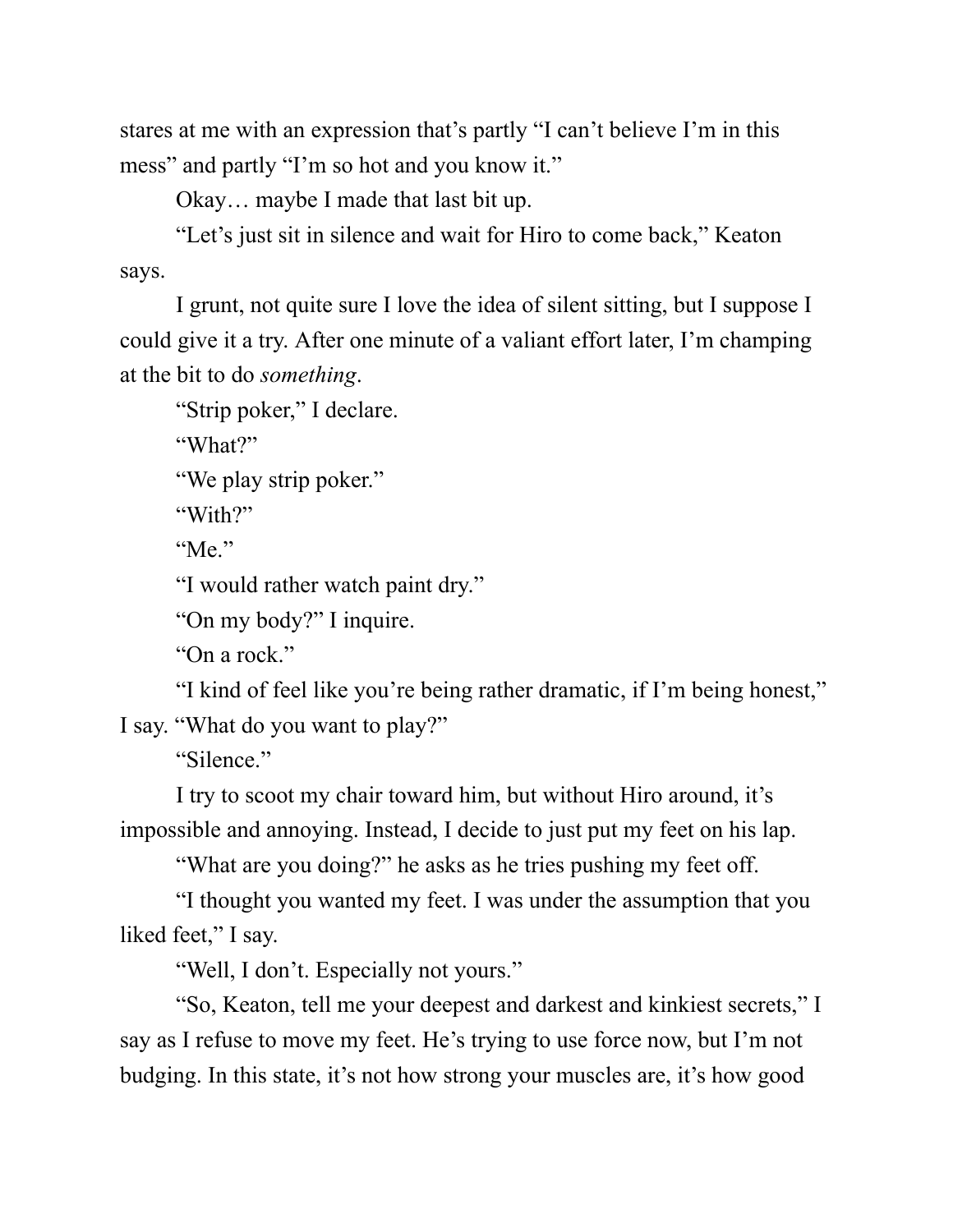you are at manipulating the ghost world. And I'm more powerful than Keaton.

"Once upon a time I met this creepy guy who harassed me, stared at me, and said weird things to me. Do you know if there are any ghost police I could file a complaint to?" Keaton asks.

"Sounds rough. But you know what would make you feel better? Stripping."

He grimaces, oddly not loving my idea.

"Fine, we'll try to play your game. The 'silent' game." I squirm in my seat, feeling absolutely disgusting playing this godawful game. With a gasp, I turn to him. "I can't do it. I even tried holding my breath but it didn't help."

"You realize you don't need to breathe, right?" he asks.

"I wanted to play your ridiculously stupid game, I did, but I think it goes against my entire being, you know? Do you want to torture my being like that?"

He shrugs. "Yeah, sure."

I glower at him. "No, Keaton. No."

He shakes his head a moment before I see his attention pulled to the open doorway. Maddox is walking by talking to another detective. They stop outside the door, chatting about something related to a case they're working on, before continuing on. I watch Keaton's eyes trail after them.

"Do you miss it?" I ask. "Being a detective."

He just shrugs like he can shrug my only serious question off.

"You know it's okay to miss it. It's okay to be angry. It's okay to hate absolutely everything. I was stuck in the area I died at for so long. And the whole time, all I could think about is that it'll be okay, it'll be okay once I can leave. And I'd get farther and farther from the spot every day and I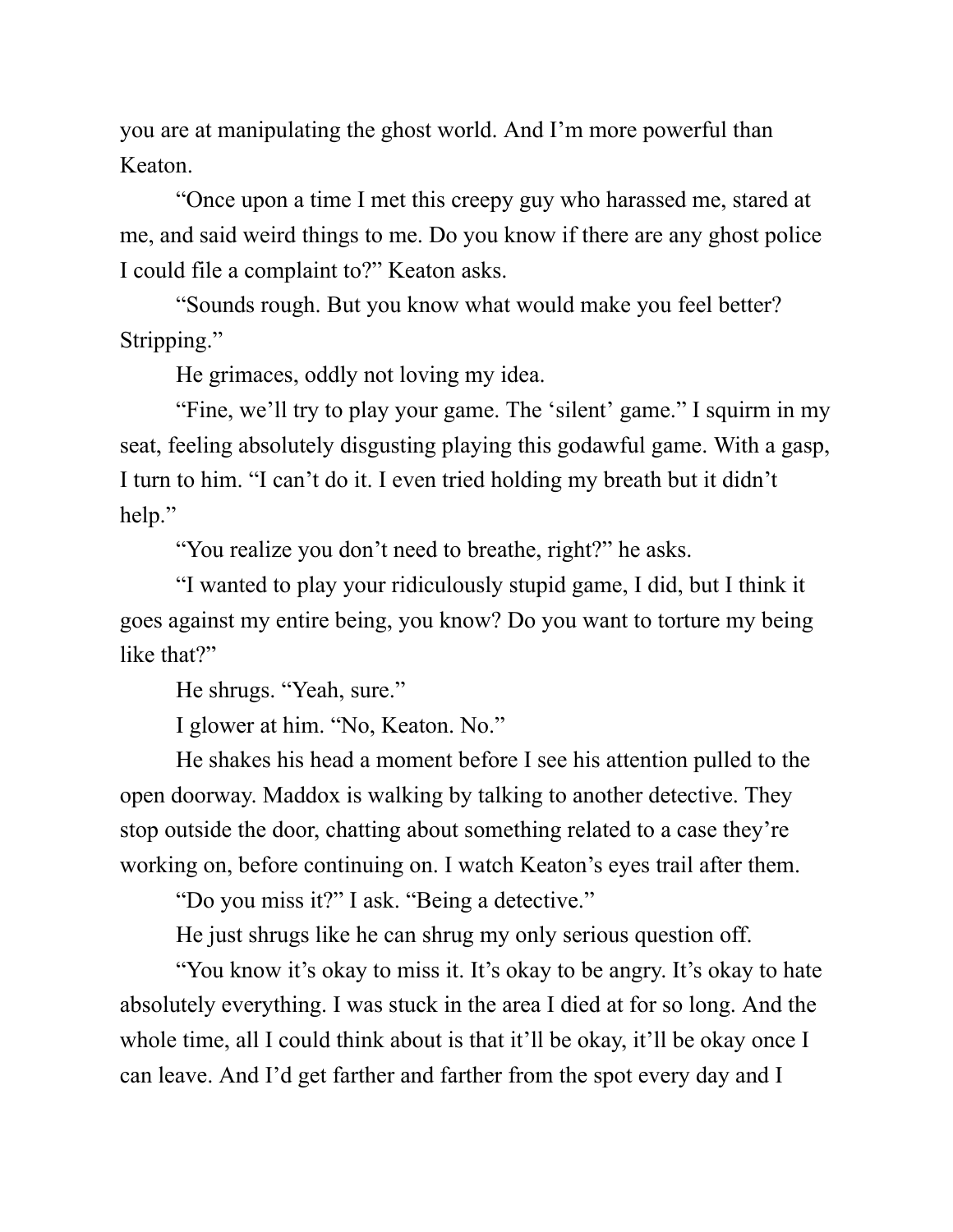knew that once I could leave and go home and see Maddox and my furbabies, it'd be alright. Of course it'll be alright, I'll be home. So I fought and I fought *every day* to get farther from that goddamn spot, and then the day when I was finally strong enough to leave that place, I rushed home. I went home so goddamn fast.

"This is it,' I told myself. 'Everything will be okay now.' But as I walked into that goddamn house where I couldn't interact with anything I once loved, it was so much worse. I remember sitting on Maddox's bed as he slept, and I screamed and I cried and I kicked and I hit and I questioned everything that I could question why I got stuck on this goddamn world like this. What did I do to deserve it?

"But I guess everything really does happen for a reason because if I wasn't stuck in that fucking house for five years just watching the ones I love move on without me, I never would have met Hiro. I never would have been able to talk to Maddox again, and I never would have been able to help him. So you know it's okay to hate it all, right?" I ask as I look over at Keaton.

He's staring at his hands, and I see a slight tremble there, but the man isn't letting a sliver of emotion leak out onto his face.

And that's the moment the door opens and Hiro walks in.

"Oh thank god! Hiro! Keaton just asked me to strip all my clothes off and rub my naked body all over him, and I was a little like I don't know if that's appropriate, but I almost did it, so I'm super glad you're back for me," I say as I wrap my arms around his neck and hang on him while staring at Keaton.

Keaton raises an eyebrow before scoffing.

"Well, Keaton, you know that's not a good way to make friends, right?" Hiro asks, like he could possibly believe Keaton was involved in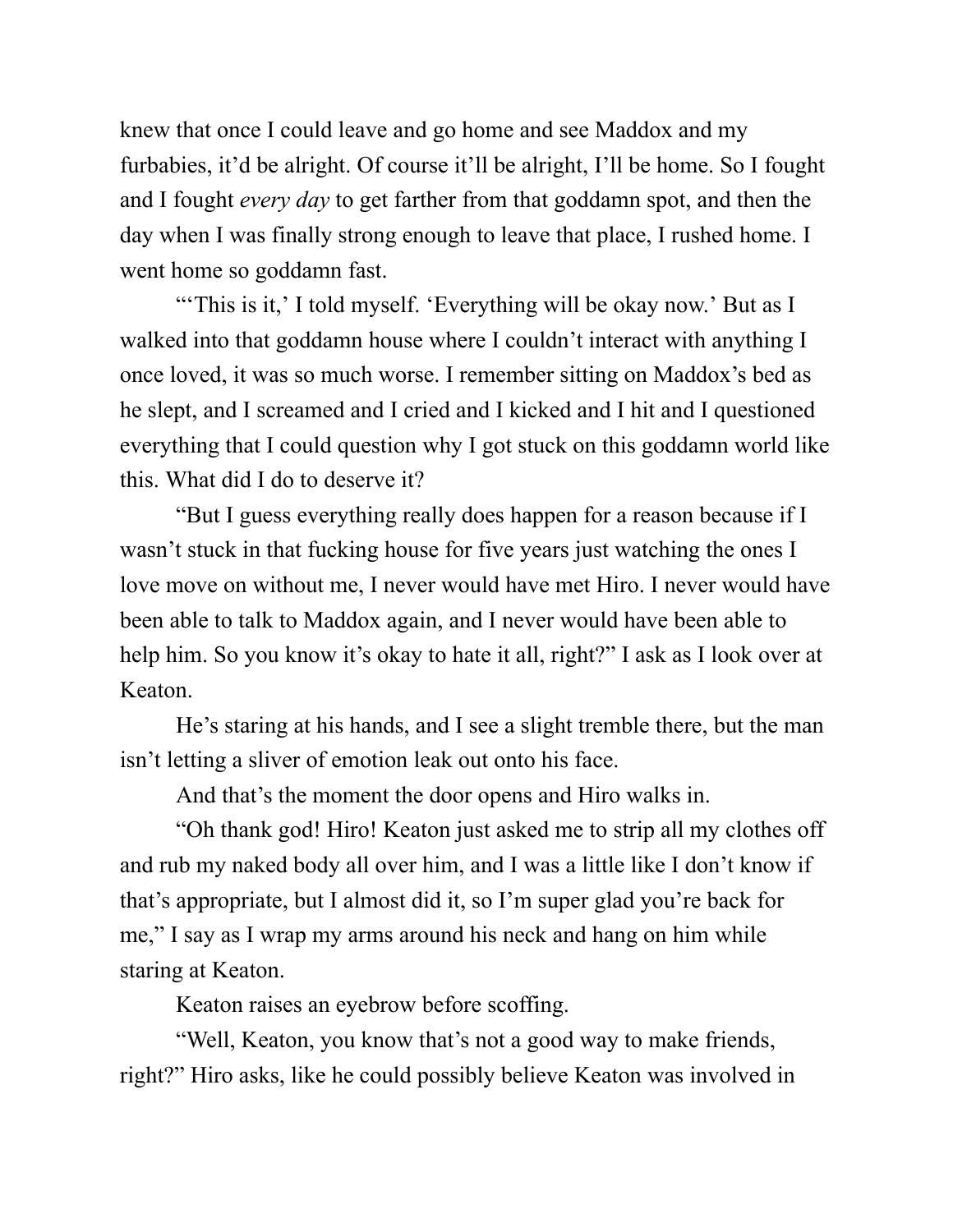any of that.

"We were trying to play the silent game, which he doesn't seem to understand," Keaton says.

"God no, he's atrocious at that," Hiro says before rubbing the top of my head like a dog. And honestly, I can't even say I care in the slightest because I love the feeling of his touch. The freedom of his words.

I squeeze him until he starts trying to shove me off.

"Dammit, Reggie, don't murder me," Hiro cries.

"But if I murder you, you could be my ghost slave. We could haunt each other *naked*," I tease.

"That sounds like a nightmare," Hiro says as he manages to push me off him. "Let's go."

"Come, Keaton. Come, boy," I say as I smack my leg like he's a dog. He sighs but follows after me. "Are we going to a strip club? You know, Keaton's old stomping grounds?"

"You better be careful," Hiro says.

"Nah, he likes it."

\*\*\*

I'm lying on the couch with Snugglebum when I hear Hiro call Keaton's name.

"Oh, Keaton. Maddox is wondering if you could look over something for him for a case he's working on. We set the papers out on the table so you don't have to flip through them, but if you need something adjusted or whatever, let me know," Hiro says.

"I wrote up notes and put them there," Maddox adds.

I peek over the top of the couch and look at Keaton who gives Hiro a soft smile. Damn Hiro stealing my smile.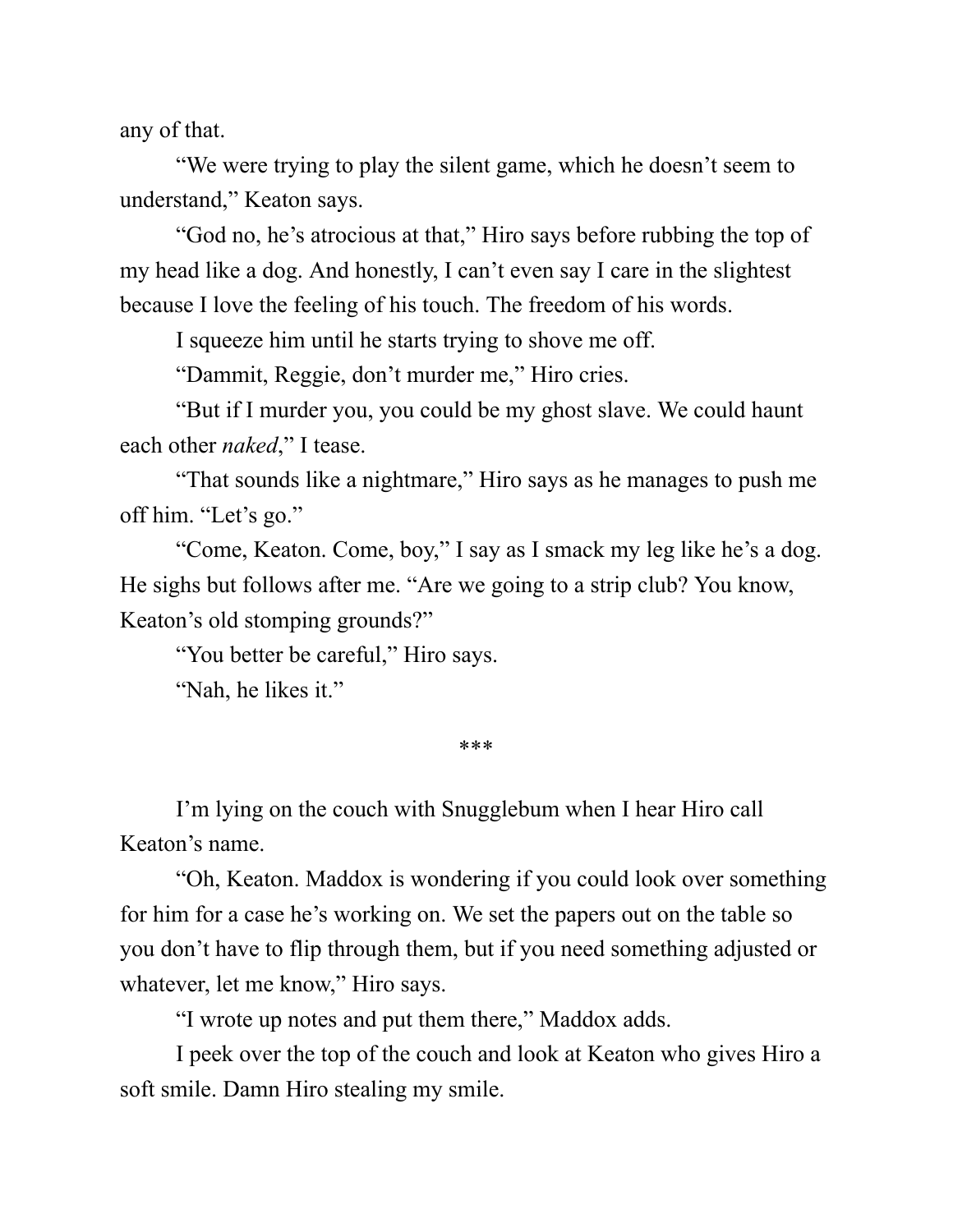"Of course, I'd be happy to help," Keaton says as he hurries over to the table to see what Maddox has laid out for him.

"You know, we could become the best detectives ever," Hiro says. "Solve three times as many cases if we start sticking ghosts on it. We could just sit back, kick our feet up, and let them do all the work."

Maddox laughs. "I'll come into the office with five cases done in a night."

They laugh but Keaton is too absorbed in whatever he's reading to notice or care that they're practically using him as free labor.

Hiro walks through the living room before seeing me and giving me a pat on the face. "You're a good boy."

"Nah."

"I can tell him it was your idea," he says.

"Absolutely not. I must maintain my mysterious and sexy persona." Hiro pats my face again while grimacing. "I'm not sure you need to."

"I do. That is *one hundred* percent how I woo all the men."

Hiro looks around and then up and down. "Hmm… maybe you need to change your tactics because right now all you're wooing is a cat," he says before picking up Bandit and setting him next to me. He takes my hand and sets it on the live cat, and I absolutely love the feeling of his fur beneath my fingers. The softness. The warmth. I can hear the rumble of his purrs.

"See, when you're not annoying, you get little treats," Hiro says.

"You give me treats no matter what I do because you're a sucka."

Hiro shakes his head. "I have shit to do. Have fun."

I must doze off because the next thing I know, something pelts me in the face.

I jerk back and open my eyes to find Keaton standing over me.

"I know you told Hiro," he says, arms crossed over his chest.